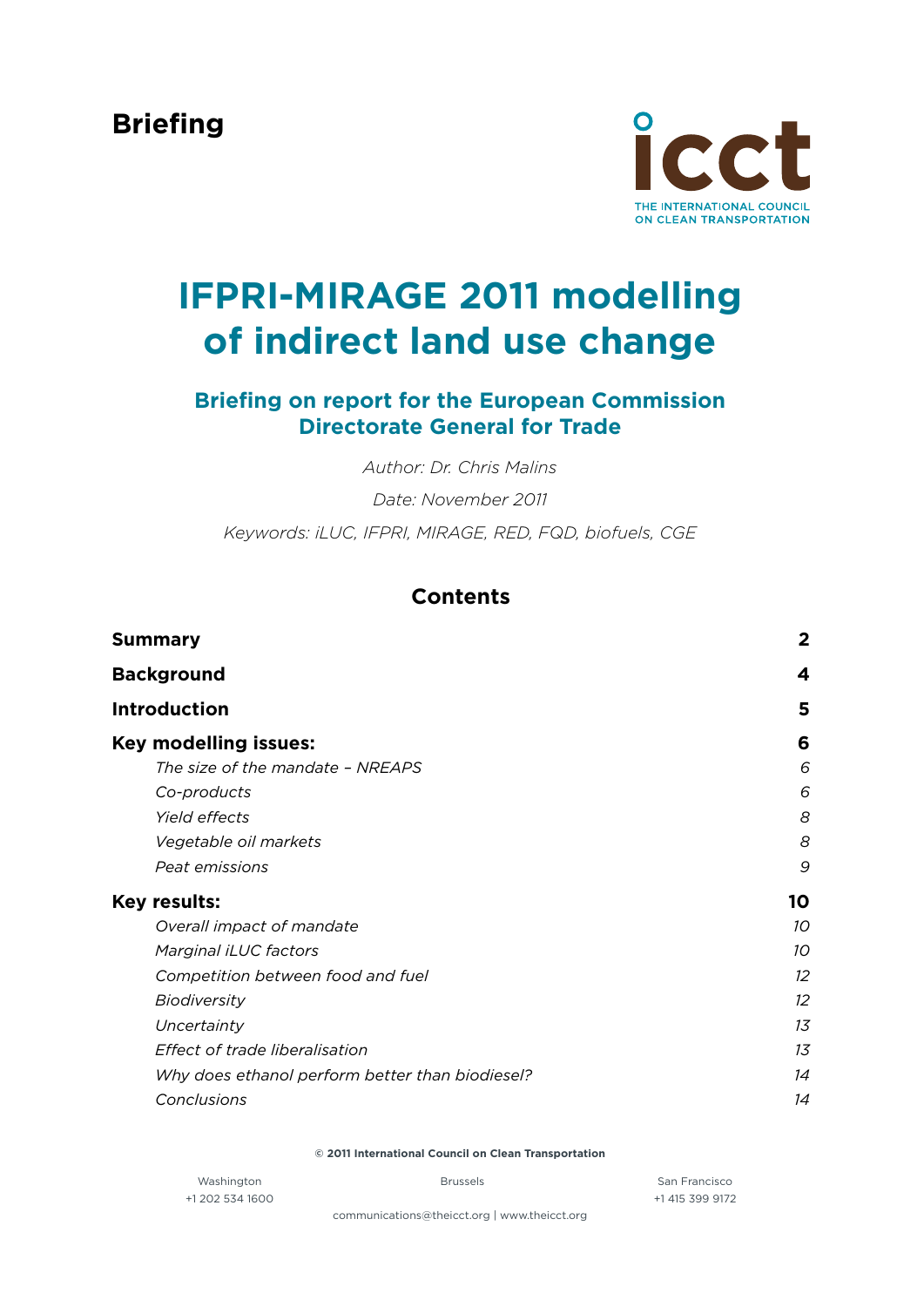# <span id="page-1-0"></span>**Summary**

The European Renewable Energy and Fuel Quality Directives require the European Commission to propose, based on the best available data, a methodology to control indirect land use change emissions due to biofuels expansion. To support its Impact Assessment of iLUC policy options, the Commission asked the International Food Policy Research Institute (IFPRI) to update its modelling of iLUC emissions from European biofuel mandates. The [new IFPRI-MIRAGE study](http://www.theicct.org/2011/10/new-ifpri-mirage-iluc-study-released-by-european-commission/) is an important and detailed contribution to the EU biofuels debate. The key points relevant to the ongoing biofuel policy discussion are:

- • European biofuels mandates are likely to cause significant indirect land use change emissions. IFPRI calculates an average for the policy of about 38 g CO2e/MJ. Using improved estimates for the 20-year impact of peat degradation, we suggest that this figure should rise to about 50 g CO2/MJ.
- • With iLUC emissions on that scale, without action to reduce iLUC the EU biofuels mandate will in all likelihood deliver no net climate change mitigation benefit.

• Biodiesel has much higher iLUC than ethanol in the modelling. Based on IFPRI's results, biodiesel from rapeseed, soy, sunflower or palm is more

emissions intensive than fossil diesel. Sugar and cereal based ethanol production, however, could potentially deliver 50% net carbon reductions.

- A large fraction of carbon emissions, especially for biodiesel, come from peat degradation in Indonesia and Malaysia. Effective peat protection in these countries would substantially improve the emissions profile of biodiesel (though it would still seem unlikely that biodiesel would meet a 50% net carbon reduction target).
- The 2010 IFPRI model used an unrealistic split between ethanol and diesel. The new modelling uses the split specified in the national Renewable Energy Action Plans.

| <b>Feedstock</b> | <b>Modelled iLUC</b><br>(GCO2e/MJ) |
|------------------|------------------------------------|
| Wheat            | 14                                 |
| Maize            | 10                                 |
| Sugar beet       | 7                                  |
| Sugar cane       | 15                                 |
| Soy              | 56                                 |
| Sunflower        | 54                                 |
| Rapeseed         | 55                                 |
| Palm             | 54                                 |

- • The model includes effects from price led yield increase, displacement of animal feed with co-products (DDGS and oil meals) and reduction in food demand.
- • If food demand is held constant, the emissions increase by about 20%.
- • IFPRI notes that there are limitations to the ability of CGE models to reflect some of the detailed dynamics of agricultural systems. They also note that the results are inevitably subject to substantial uncertainty.
- In the report, IFPRI does not recommend the application of iLUC factors. They do, however, recommend measures to shift demand from biodiesel to ethanol.
- • Within the context of measures to shift demand from biodiesel to ethanol, IFPRI is supportive of raising the *direct* GHG savings threshold, and potentially reducing the mandate.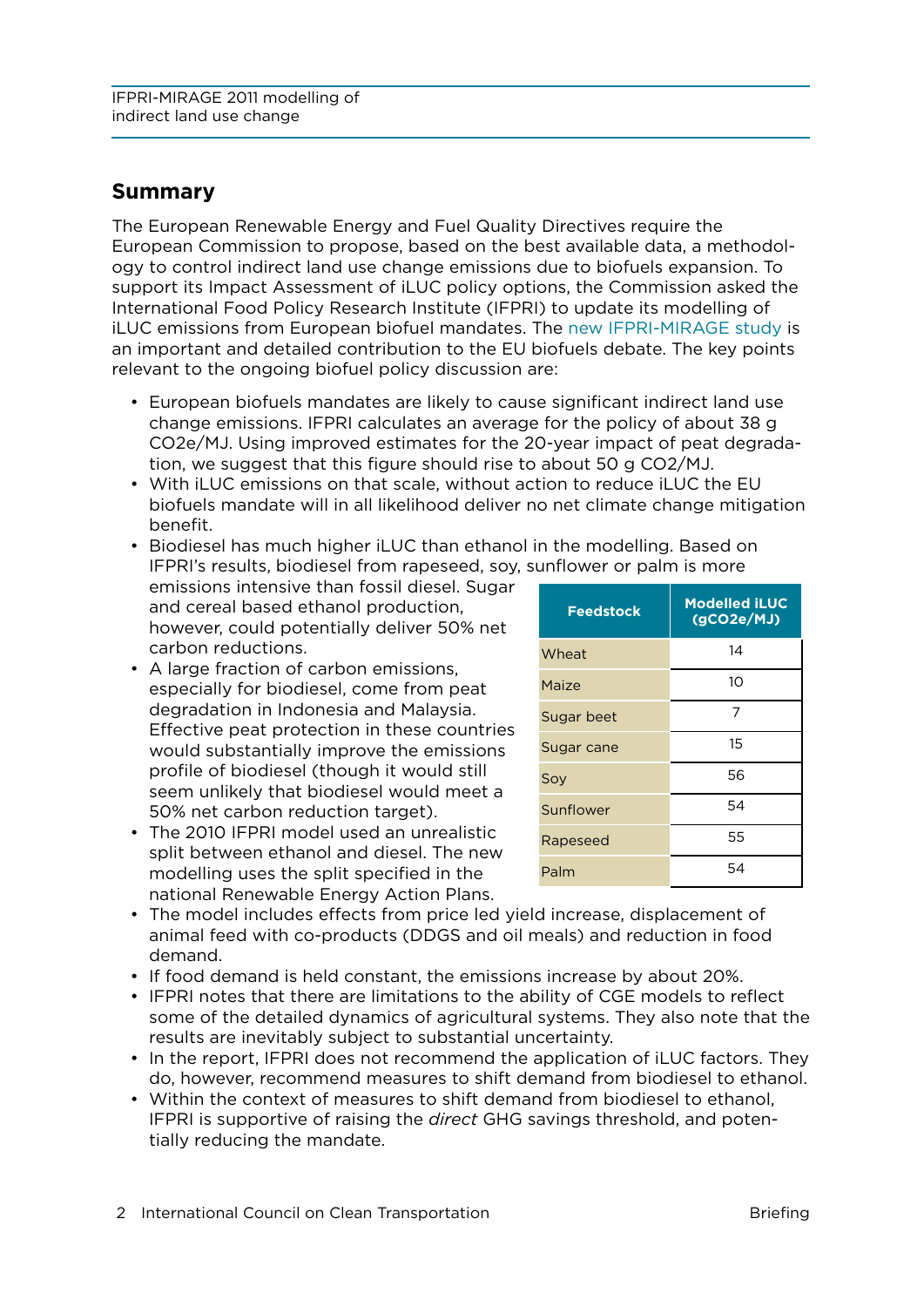

**Figure 1.** Emissions from different biofuel pathways based on the 'typical' direct emissions specified in the Renewable Energy and Fuel Quality Directives and<br>the new IFPRI MIRAGE iLUC factors **Figure 1.** Emissions from different biofuel pathways based on the 'typical' direct emissions specified in the Renewable Energy and Fuel Quality Directives and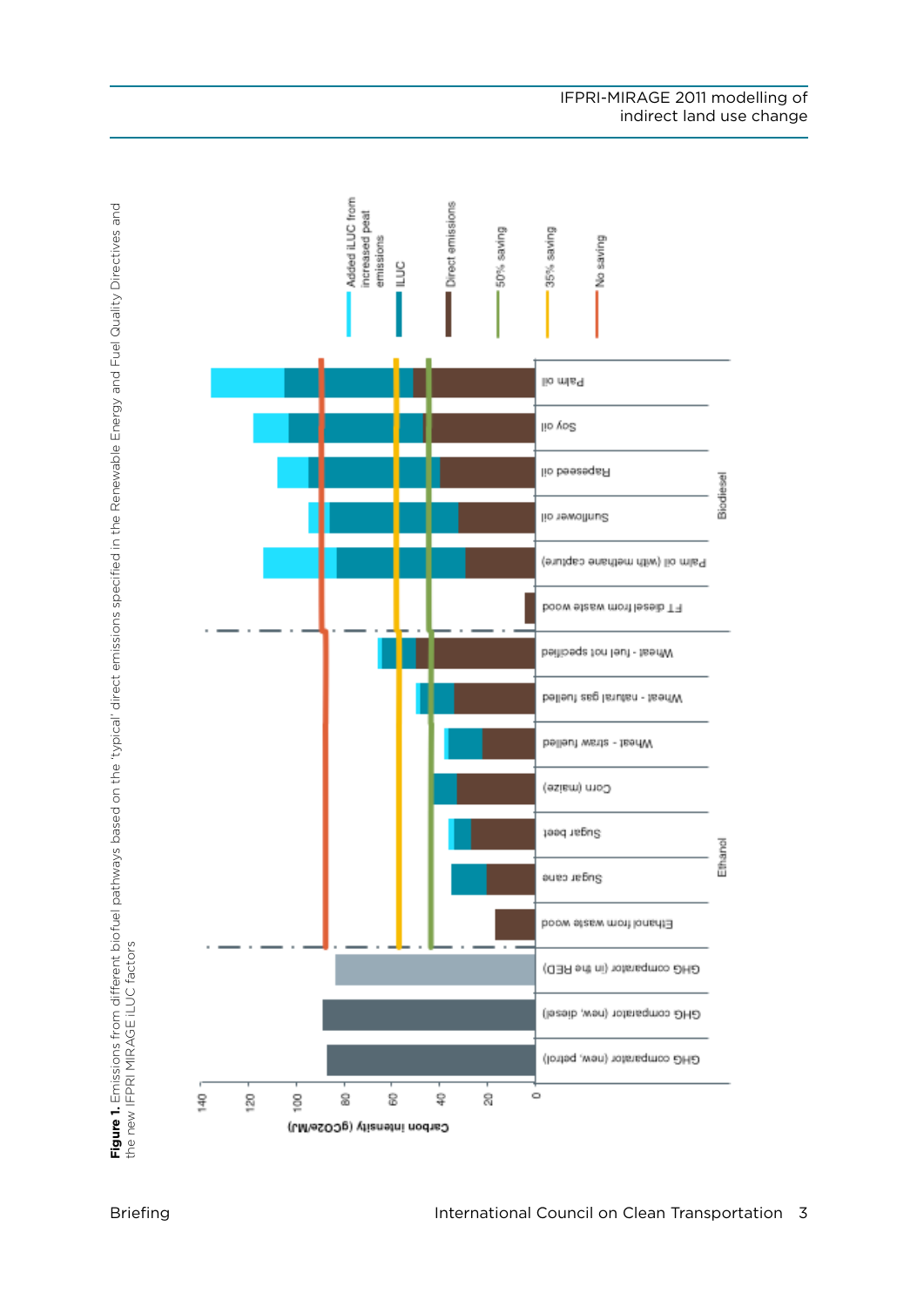# <span id="page-3-0"></span>**Background**

In 2010 the European Commission released four studies as evidence for consideration in the consultation on dealing with indirect land use change. One of these studies (Al-Riffai et al., 2010<sup>'</sup>) was a General Equilibrium economic modelling study commissioned by the Directorate General for Trade from the International Food Policy Research Institute, IFPRI, using its MIRAGE model. The study made projections about the overall carbon footprint of European biofuels policy, and also was used to provide projections for the carbon intensity of specific biofuel feedstocks, by marginally increasing supply of each in turn. It was run for two trade policy scenarios, one based on current (relatively restrictive) trade policies and one based on open trade.

The results of this study were mixed, but in general could be characterised as follows:

- iLUC emissions are significant.
- iLUC emissions from biodiesel are likely to be higher than from bioethanol.
- iLUC emissions from sugarcane are likely to be particularly low, so that a mandate driving a large increase in sugarcane ethanol imports would have a lower impact than a biodiesel heavy response.
- The Renewable Energy Directive (RED) would lead to overall carbon reductions *assuming that a high use of sugarcane ethanol was correctly forecast* (there is some degree of consensus that the feedstock predictions were unduly skewed towards ethanol and sugarcane in particular).
- Few fuels would meet the minimum carbon savings in the Renewable Energy Directive if iLUC emissions derived from the IFPRI MIRAGE marginal calculations for specific fuels were added to the carbon intensities.

The marginal emissions projected by Al Riffai et al. (2010) are shown in [Figure 2](#page-4-1)  [below](#page-4-1).

The 2010 modelling received a number of comments, including as a result of the 2010 European Commission consultation on addressing iLUC. In response to these comments, and in light of the continuing development of the capabilities of the general equilibrium modelling, The European Commission's DG Trade asked IFPRI to undertake revisions to the model to better represent the biofuel sector, and to rerun the modelling. This new report represents one of the key inputs to the European Commission's impact assessment on options to deal with iLUC, which is expected to be published at some point in the next few months.

<sup>1</sup> <http://www.ifpri.org/publication/global>-trade-and-environmental-impact-study-eu-biofuels-mandate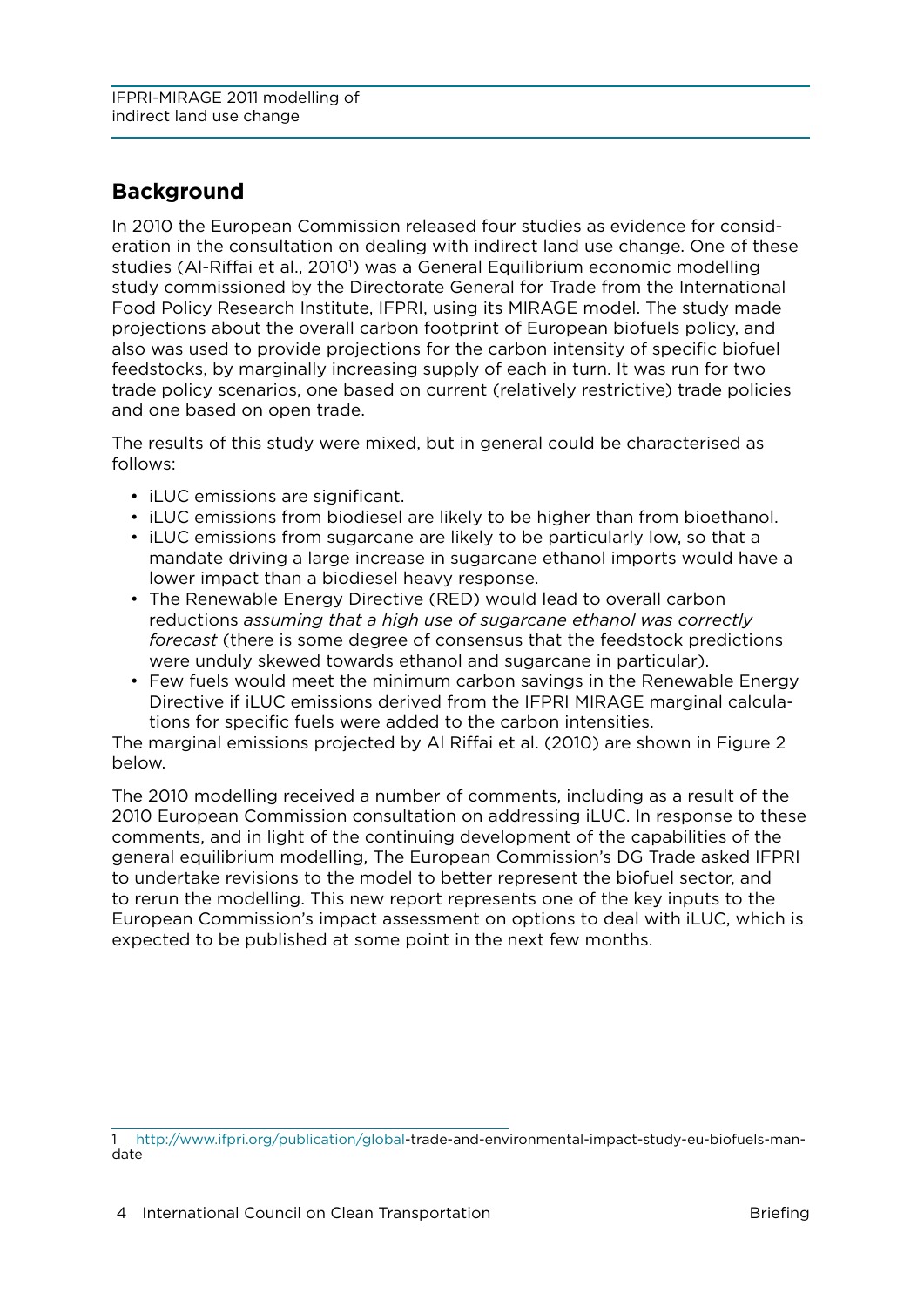

<span id="page-4-1"></span><span id="page-4-0"></span>**Figure 2.**iLUC emissions as projected by MIRAGE 2010, gCO2e/MJ

# **Introduction**

The new 2011 MIRAGE study is a successor to the 2010 Al-Riffai et al. paper, with several changes made in response to comments on the 2010 paper. Again, IFPRI has projected the response to the Renewable Energy Directive, with a set ratio of ethanol to biodiesel use, but no exogenous assumptions on which feedstocks are used. IFPRI has run three scenarios to 2020, a baseline without increased biofuel support, a 'business as usual' scenario with existing trade policies and a trade liberalisation scenario. IFPRI also runs each of these three scenarios with an incremental increase in the use of specific biofuel feedstocks – this allows them to suggest 'iLUC factors' for individual crops.

Unlike the 2010 study, the assumptions about trade liberalisation make little difference to the carbon intensity prediction for either the whole mandate or for individual feedstocks, so we have used only the business as usual results for the discussion here.

Changes to the model for 2011 include using fuel split predictions from the National Renewable Energy Action Plans (NREAPS), recalibrating the elasticities of substitution for land supply and demand, revising the co-product treatment by allowing increased substitutability between energy and protein feeds, an increased emissions value for peat degradation and a dynamically re-calibrated food demand elasticity (to prevent food demand elasticity from increasing over time).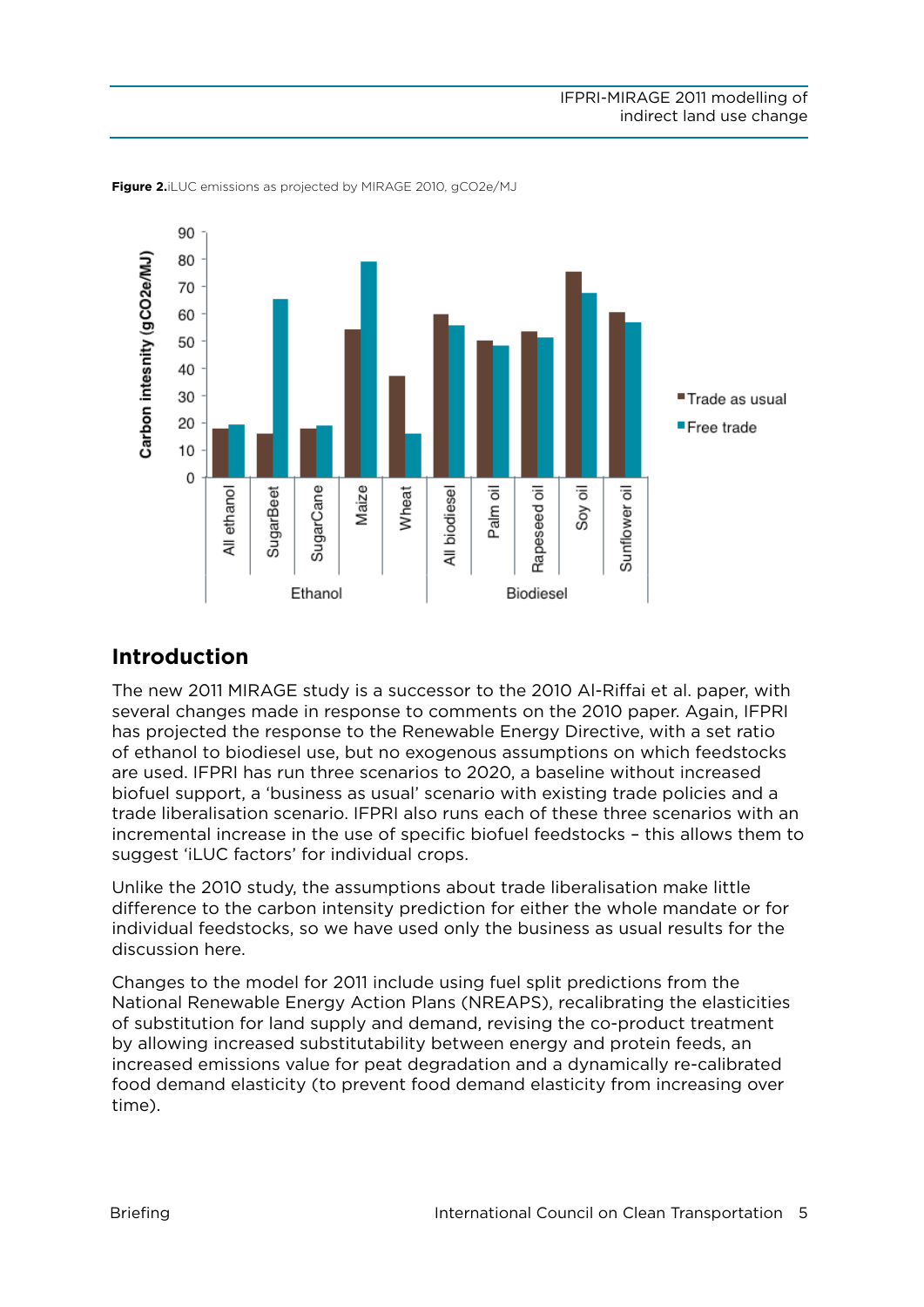# <span id="page-5-0"></span>**Key modelling issues:**

## *The size of the mandate – NREAPS*

One criticism of the 2010 results was that they assumed the biofuel market to be inconsistent with most expectations for biofuels in Europe – in particular, that the modelled demand used in 2010 was smaller and more ethanol focused than suggested by the 27 Member States National Renewable Energy Action Plans. In the new study, the ratio of ethanol to biodiesel consumption is modelled at 28:72, while the total demand is modelled as 8.6% of EU transport energy demand, an additional consumption compared to the baseline of 15.5 Mtoe.

## *Co-products*

The 2010 IFPRI MIRAGE study followed the example of modelling for CARB and the EPA by including co-products into the model. DDGS from ethanol production are modelled as a specific fraction of ethanol production. These then compete with other animal feeds. On the biodiesel side, oilseeds are an input to the oilseed crushing industry, which produces oils and meals. Vegetable oils can be used as a feedstock for biodiesel production, while the meals compete with DDGS and other animal feeds in the animal feed market. MIRAGE recognises the different protein content of the various feed ingredients.

|                                    | <b>Ethanol maize</b>                |                                 | <b>Ethanol wheat</b>                       |                                 | <b>Biodiesel rapeseed</b>         |                                 | <b>Biodiesel soybean</b>            |                                  |
|------------------------------------|-------------------------------------|---------------------------------|--------------------------------------------|---------------------------------|-----------------------------------|---------------------------------|-------------------------------------|----------------------------------|
| <b>Feedstock</b>                   | 으<br>feed use<br>(tonnes)<br>Change | ৳<br>displacement<br>Percentage | <u>ء</u><br>(tonnes)<br>feed use<br>Change | ৽<br>displacement<br>Percentage | Change in<br>feed use<br>(tonnes) | ৳<br>displacement<br>Percentage | 요<br>feed use<br>(tonnes)<br>Change | ەّ<br>displacement<br>Percentage |
| Maize                              | $-2693$                             | $-77%$                          | $-213$                                     | $-9%$                           | $-2000$                           | $-31%$                          | $-4431$                             | $-44%$                           |
| Wheat                              | -333                                | $-10%$                          | $-2799$                                    | $-116%$                         | $-2228$                           | $-34%$                          | $-1740$                             | $-17%$                           |
| Palm Fruit                         | $-1$                                | 0%                              | $-2$                                       | 0%                              | $-81$                             | $-1%$                           | $-110$                              | $-1%$                            |
| Rapeseed                           | $-4$                                | 0%                              | -5                                         | 0%                              | $-465$                            | $-7%$                           | $-126$                              | $-1%$                            |
| Soybeans                           | 11                                  | 0%                              | 12                                         | 0%                              | $-810$                            | $-12%$                          | $-2747$                             | $-27%$                           |
| Sunflower                          | -6                                  | 0%                              | -6                                         | 0%                              | $-126$                            | $-2%$                           | $-131$                              | $-1%$                            |
| <b>DDGS</b>                        | 3485                                | 100%                            | 2419                                       | 100%                            |                                   | 0%                              | $-32$                               | 0%                               |
| Meal-Palm                          | 1                                   | 0%                              | 1                                          | 0%                              | 23                                | 0%                              | 29                                  | 0%                               |
| Meal-Rape                          | -37                                 | $-1%$                           | $-78$                                      | $-3%$                           | 3841                              | 59%                             | 813                                 | 8%                               |
| Meal-Soyb                          | $-187$                              | -5%                             | $-105$                                     | $-4%$                           | 2431                              | 37%                             | 8954                                | 89%                              |
| Meal-Sunf                          | $-1$                                | 0%                              | -5                                         | 0%                              | 253                               | 4%                              | 272                                 | 3%                               |
| <b>Other Crops</b>                 | 174                                 | 5%                              | 411                                        | 17%                             | $-154$                            | $-2%$                           | $-834$                              | $-8%$                            |
| <b>Total change</b><br>in feed use | 409                                 | 12%                             | $-370$                                     | $-15%$                          | 685                               | 11%                             | $-83$                               | $-1%$                            |

**Table 1.** Change in animal feed for scenarios with significant co-product production. Note that in biodiesel scenarios, fungibility of oils means that production of several meals increases at once (e.g. rape meal and soy meal production both rise in rapeseed biodiesel scenario).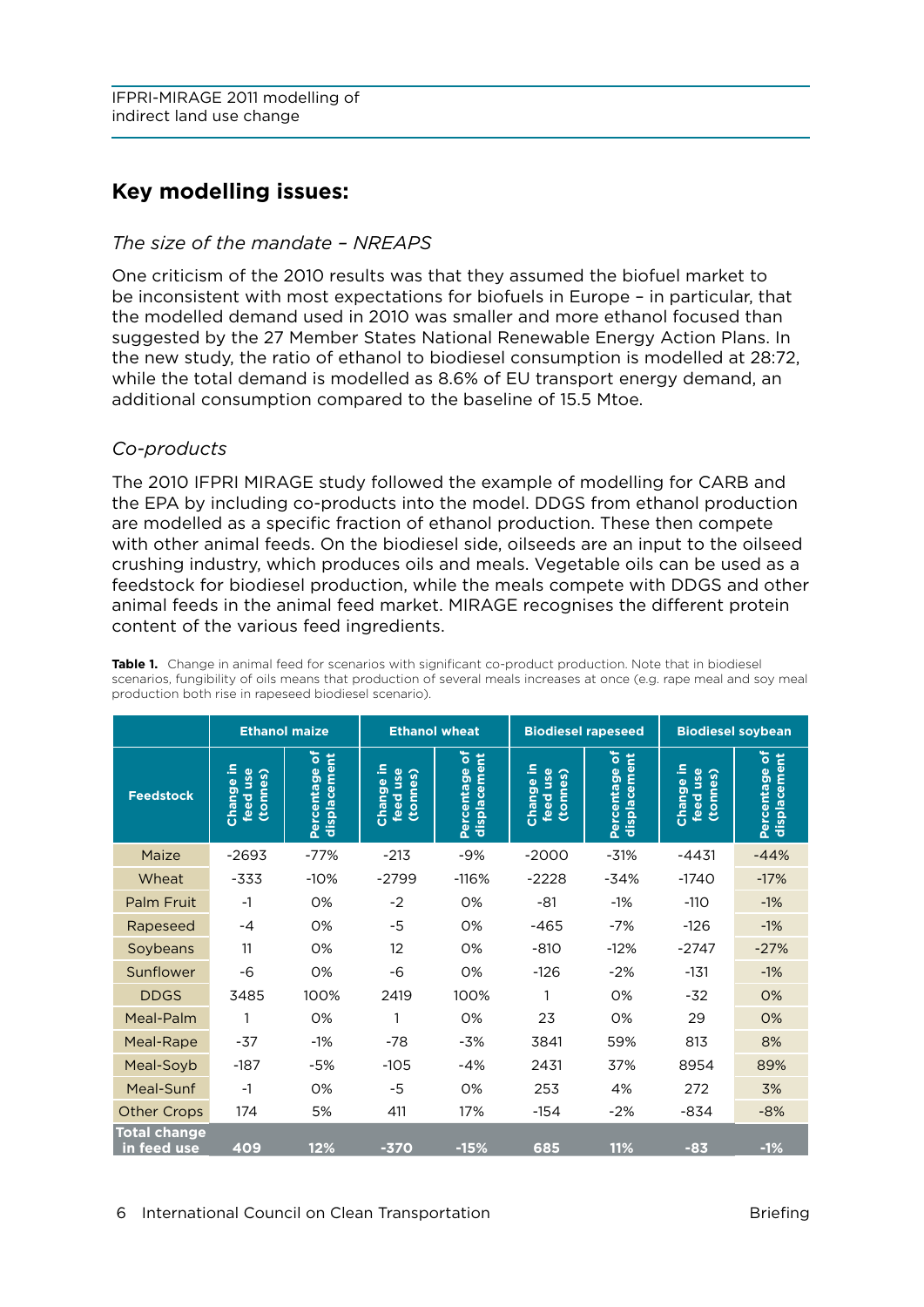For grain-ethanol, co-products play an important role. Demand from the livestock sector for grains is replaced by the use of co-products – this accounts for 90% of the total reduction in grain demand in the model (i.e. only 10% of the reduced grain demand is a real reduction in consumption).

In the model, distillers grains from production of maize and wheat have the net effect of displacing maize and wheat as animal feed (see Table 1). There is some net displacement of oil meals such as soy meal, but this is only about 5% - 10% of total displacement.

Similarly for increased availability of rapeseed and soy oil meals the largest part of the net displacement is away from wheat and maize - for instance, in the rapeseed biodiesel scenario we see a net displacement of about 20% from protein feeds and 65% from energy feeds.

**Table 2.** Displacement in tonnes of feed ingredients when one tonne of each co-product is added to the feed mix, with total feed use held constant.

|                               | <b>DDGS Wheat</b> |                | <b>DDGS Maize</b> |                | <b>Meal Rape</b> |                | <b>Meal Soyb</b> |                | <b>Meal Sunf</b> |                |
|-------------------------------|-------------------|----------------|-------------------|----------------|------------------|----------------|------------------|----------------|------------------|----------------|
| <b>Displaced</b><br>products: | <b>Cattle</b>     | <b>OthAnim</b> | <b>Cattle</b>     | <b>OthAnim</b> | <b>Cattle</b>    | <b>OthAnim</b> | <b>Cattle</b>    | <b>OthAnim</b> | <b>Cattle</b>    | <b>OthAnim</b> |
| Wheat                         | $-0.07$           | $-0.03$        | $-0.06$           | $-0.02$        | $-0.07$          | $-0.03$        | $-0.23$          | $-0.11$        | $-0.05$          | $-0.02$        |
| Maize                         | $-0.03$           | $-0.01$        | $-0.02$           | $-0.01$        | $-0.03$          | $-0.01$        | $-0.1$           | $-0.05$        | $-0.02$          | $-0.01$        |
| Soybeans                      | O                 | O              | O                 | O              | O                | $\circ$        | $-0.01$          | $-0.01$        | $\circ$          | O              |
| Sunflower                     | O                 | $\circ$        | $\circ$           | O              | O                | $\circ$        | O                | $\circ$        | $\circ$          | $\Omega$       |
| Rapeseed                      | $\circ$           | $\circ$        | $\circ$           | $\circ$        | O                | O              | O                | O              | $\circ$          | O              |
| Other<br>Crops                | $-0.05$           | $-0.02$        | $-0.04$           | $-0.02$        | $-0.05$          | $-0.03$        | $-0.17$          | $-0.09$        | $-0.04$          | $-0.02$        |
| <b>DDGS</b><br>Wheat          |                   |                | $-0.02$           | $-0.02$        | $-0.02$          | $-0.02$        | $-0.06$          | $-0.07$        | $-0.01$          | $-0.01$        |
| <b>DDGS</b><br>Maize          | $-0.02$           | $-0.03$        |                   |                | $-0.03$          | $-0.03$        | $-0.08$          | $-0.09$        | $-0.02$          | $-0.02$        |
| Meal Rape                     | $-0.14$           | $-0.16$        | $-0.12$           | $-0.13$        |                  |                | $-0.49$          | $-0.59$        | $-0.11$          | $-0.12$        |
| Meal Soyb                     | $-0.35$           | $-0.38$        | $-0.29$           | $-0.32$        | $-0.39$          | $-0.43$        |                  |                | $-0.26$          | $-0.28$        |
| Meal Sunf                     | $-0.04$           | $-0.04$        | $-0.03$           | $-0.04$        | $-0.04$          | $-0.05$        | $-0.13$          | $-0.16$        |                  |                |

It is important to understand that the net displacement results include the full range of economic interactions included in the model, including shifts in livestock feeding patterns due to overall price shifts (protein feed becoming cheaper overall compared to energy feed). Table 2 (Table A 12 in the MIRAGE report) gives replacement values from MIRAGE for a marginal increase of one ton in co-product availability, if the total level of feed is held constant. This table shows that in terms of the 'direct' displacement effect, MIRAGE strongly assumes that both DDGS and oil meals will substitute high protein feeds (oil meals etc.) more than energy feeds (cereals). This reflects the inclusion in IFPRI MIRAGE of information about the relative protein and energy content of different feed types. Based on this table, it seems in fact that MIRAGE may be overstating the direct replacement of protein feeds by distillers' grains and rapeseed meal. A forthcoming ICCT report on the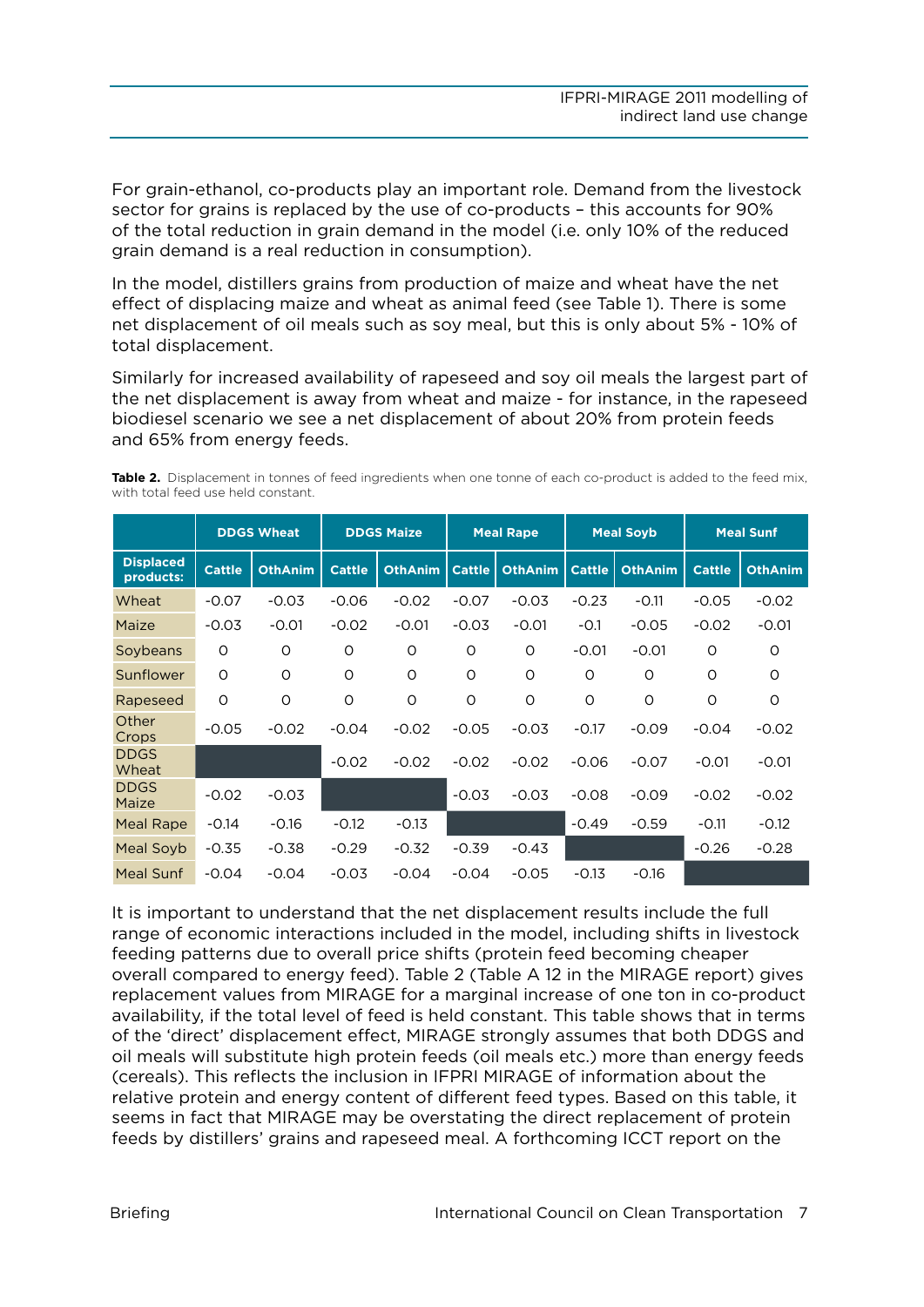<span id="page-7-0"></span>use of DDGS in Great Britain suggests that cereal replacement is likely to be a much larger element of feed displacement by DDGS than shown in Table 2, and JRC well-to-wheels study values for rapeseed meal displacement give a similar message. It is normally presumed that displacing protein meals tends to reduce iLUC more than displacing cereals - hence based on these values MIRAGE may tend to overstate the positive effect for wheat and maize ethanol of co-products in reducing iLUC.

The net displacement results in the model show an overall displacement of energy feeds despite the strong 'direct' displacement of protein feeds. We believe that this is because when a full scenario is run, protein feeds become comparatively cheaper, allowing their use to expand. This emphasises that it could be misleading to consider the effects of biofuel mandates on feed markets only in terms of nutritional content, when other market mediated impacts could be important.

Overall, while there is potential to explore livestock feed displacement in increased detail, we concur with the Kiel Institute (2011)<sup>2</sup> review of the MIRAGE results, which said, "We think that by-products of bioethanol and biodiesel are well treated by the model."

# *Yield effects*

IFPRI MIRAGE assumes that if the price of biofuel feedstocks increases, then farmers will take action to improve the yield per hectare of these commodities. This price induced yield increase takes two forms in IFPRI MIRAGE: factor intensification and input intensification. Factor intensification is the process of increasing the use of labour (more workers) or capital (more investment) for every hectare of land. Input intensification in the model is the process of increasing the use of fertiliser or other agricultural feedstuffs as prices increase. These both have the effect of increasing the yield of a given crop when prices increase.

We would expect increased fertiliser inputs to have potentially significant carbon equivalent emissions consequences, as fertiliser manufacture and use results in the emissions of substantial amounts of nitrous oxide, a greenhouse gas with a global warming potential equivalent to about 300 times that of carbon dioxide. MIRAGE does not however attempt to account for these increased fertiliser emissions.

The dominant of these effects in MIRAGE is factor intensification, which represents the full range of possible technical innovation, improved practice etc. This factor increase plays an important role in reducing the overall iLUC effects from the biofuel mandate.

# *Vegetable oil markets*

In the IFPRI MIRAGE model, as in real life, palm oil is the cheapest available vegetable oil, and thus when demand for any other vegetable oil increases MIRAGE predicts that some of this increase in supply will come from palm oil. We

<sup>2</sup> [http://www.ebb-eu.org/EBBpressreleases/Review\\_iLUC\\_IfW\\_final.pdf](http://www.ebb-eu.org/EBBpressreleases/Review_iLUC_IfW_final.pdf)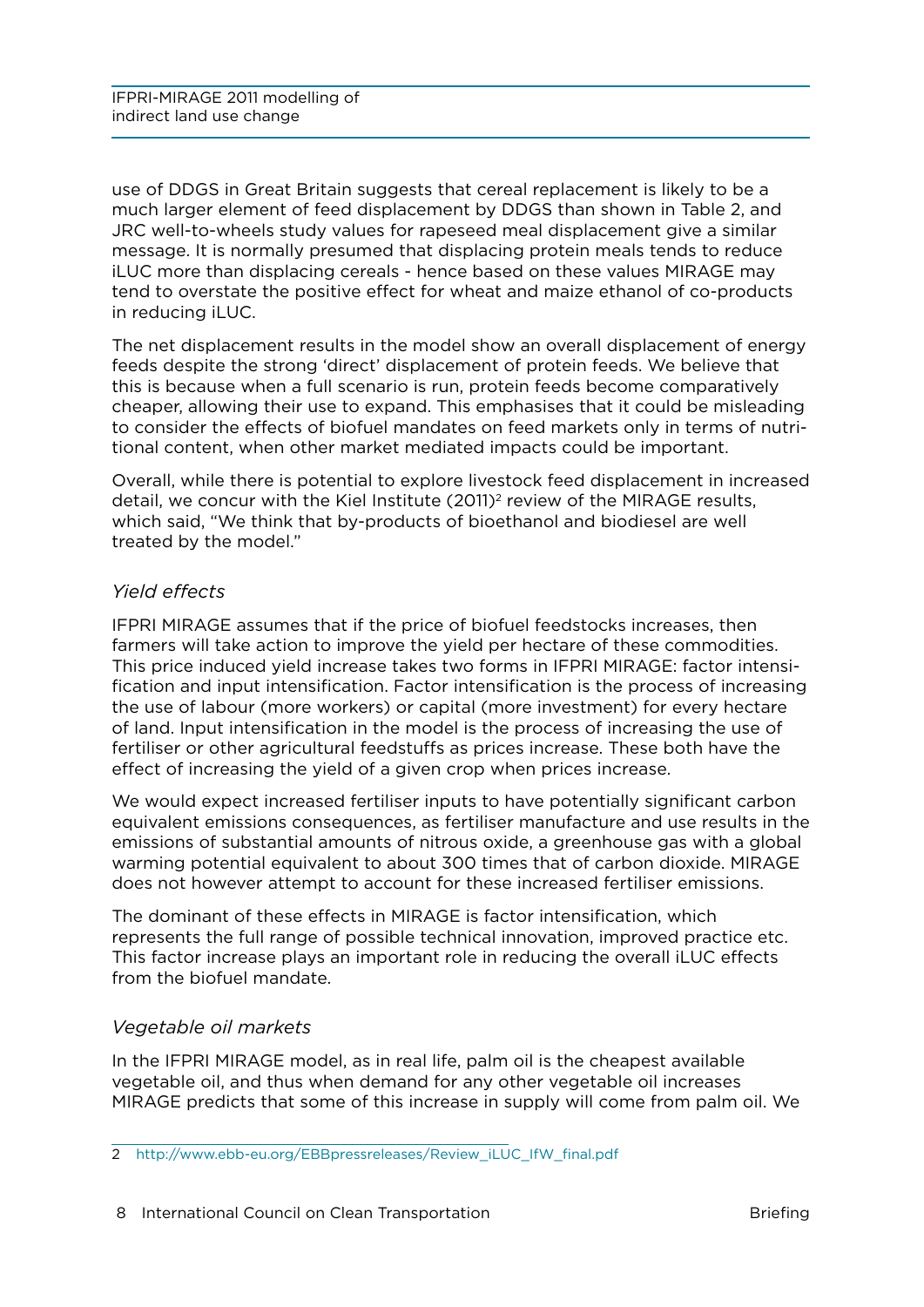<span id="page-8-0"></span>can highlight this by considering the percentage of demand for a given oil that is met by that specific oil, where the rest is primarily palm oil (but also potentially some element of demand displacement).

Table 3. How is additional vegetable oil demand met?

| <b>Feedstock</b> | % of increased demand met<br>by supply of that feedstock | % of increased demand met<br>by palm oil/<br>demand reduction/<br>other oils |
|------------------|----------------------------------------------------------|------------------------------------------------------------------------------|
| Palm             | 96.6                                                     | 3.4                                                                          |
| Rapeseed         | 78.2                                                     | 21.8                                                                         |
| Sunflower        | 71.0                                                     | 29.0                                                                         |
| Soybeans         | 40.3                                                     | 59.7                                                                         |

Notice that while the vegetal oil market is modelled as strongly connected, the dominant response in all cases except soy biodiesel is still increased production of the oil in question – so e.g. rapeseed biodiesel demand is met largely with increased rapeseed supply, but also by about 20% palm oil.

## *Peat emissions*

In this work, IFPRI has assumed that 30% of palm expansion occurs on peatland (Edwards et al.  $(2010)^3$  suggest a minimum of 33%, which we consider an appropriate lower bound given current trends), and that this results in emissions of 55 t CO2e/ha/yr. This is an improvement on the 2010 work, and they find that peat degradation accounts for 1/3 of total emissions. We recently reported (Page et al. 2011) that 55 t CO2/ha/yr is still an underestimate for the carbon emissions from degrading peatland under palm cultivation<sup>4</sup>. If one applies the Renewable Energy Directive 20 year land use change accounting, based on our review a better estimate would be 106 t CO2/ha/yr. This would raise the carbon intensity of the overall mandate by about 12 gCO2e/MJ, and raise the CI of biodiesels by between 9 (sunflower) and 31 (palm) g CO2e/MJ. It makes palm oil the worst biodiesel feedstock for iLUC emissions.

<sup>3</sup> <http://publications.jrc.ec.europa.eu/repository/handle/111111111/15324>

<sup>4</sup> <http://www.theicct.org/2011/10/ghg>-emissions-from-oil-palm-plantations/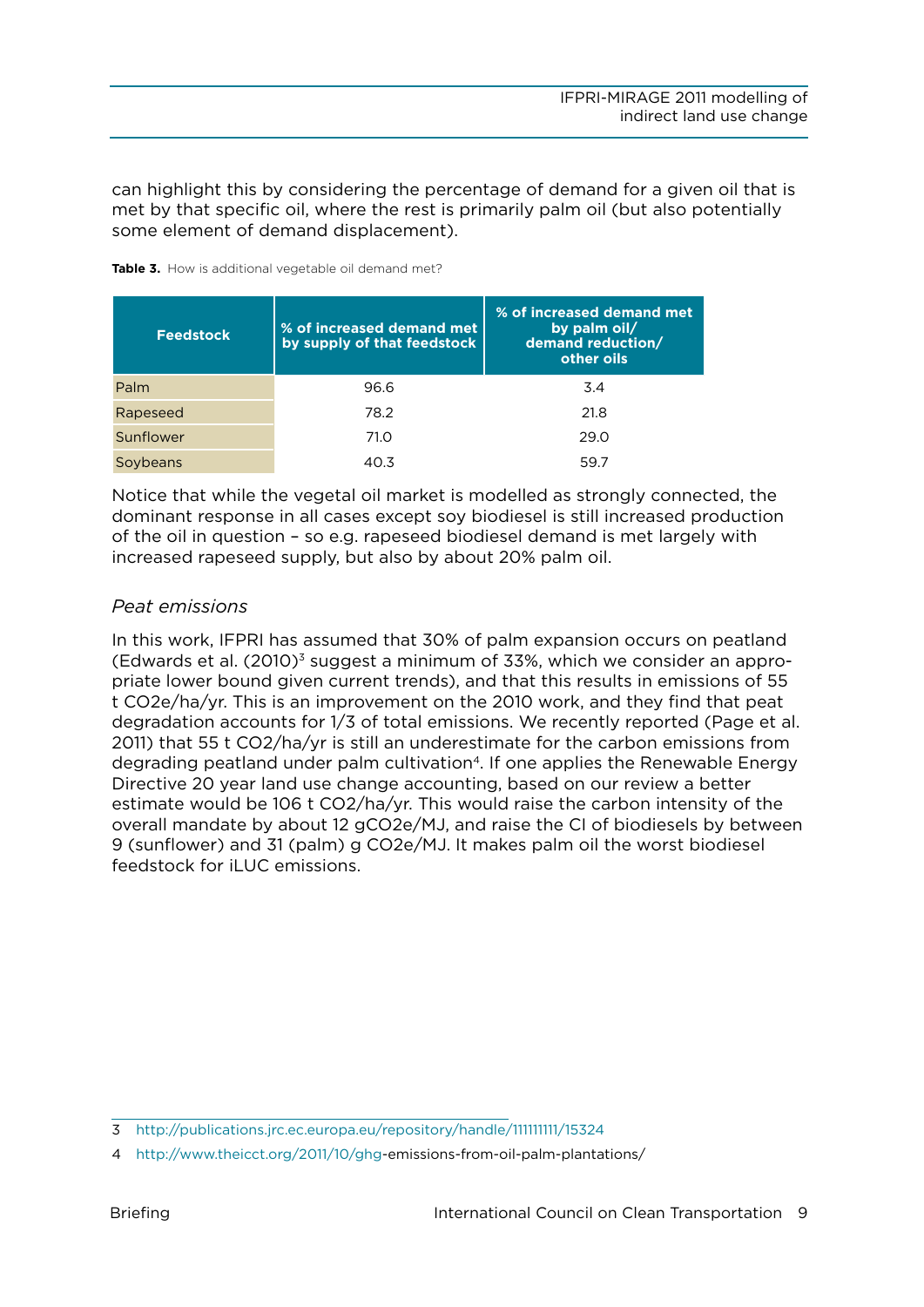# <span id="page-9-0"></span>**Key results:**

## *Overall impact of mandate*

The European mandate is projected to cause about 1.8 million hectares of agricultural expansion to 2020, an area slightly smaller than Slovenia.

Land use emissions are projected to be of the order of 500 Mt CO2.

The absolute values are less important than the magnitude of emissions compared to the potential carbon savings from displacing fossil fuels:

- • The overall mandate would not achieve the intended saving of over 50% compared to fossil fuels.
- • With IFPRI's values for peat emissions, there would be a carbon saving of only 10% compared to the fossil fuel comparator in the Renewable Energy Directive (83.8 g CO2e/MJ). IFPRI compare biofuels to a higher fossil fuel default of 90.3 g CO2e/MJ to give a 17% saving.
- • With our improved peat emissions value of 106 tC/ha/yr, biofuels to meet the mandate would have an average carbon intensity of about 87.5 gCO2e/MJ, higher than the current fossil fuel comparator from the RED.
- • Biodiesel is modelled to be more carbon intensive than fossil diesel for all feedstocks. With our improved estimate of peat emissions, all biodiesels are at least 10% worse than fossil diesel.
- • Ethanol is modelled to have the potential to deliver savings of over 50%.
- Palm oil and rapeseed will be the main suppliers of additional biodiesel demand.
- Sugarcane will be the main source of ethanol in the scenario with trade liberalisation (i.e. without trade barriers, ethanol expansion will happen in Brazil), while the use of sugarbeet, wheat and maize also grows in the scenario with trade barriers.

## *Marginal iLUC factors*

IFPRI have modelled marginal increases in each of 8 major biofuel feedstocks and reported 'iLUC factors' associated with each one. The ethanol feedstocks are all much lower land use impacts than the oils. None of the biodiesel feedstocks deliver carbon savings, even assuming direct emissions half or less of fossil diesel.

For some crops, additional demand is met almost entirely by increased supply – for others, additional demand is met by reduced demand in other sectors and/or displacement to other crops. Demand for sugar ethanol or palm oil biodiesel, for instance, is met largely by increasing supply of these commodities. Rapeseed and sunflower are met by 70-80% increased supply of those commodities, but also by increased palm oil supply. Increased maize and wheat demand is met about 50% by increasing supply, and substantially by co-products and reducing consumption in other sectors. Soy demand is met 40% with additional soy, but largely by increasing palm oil production.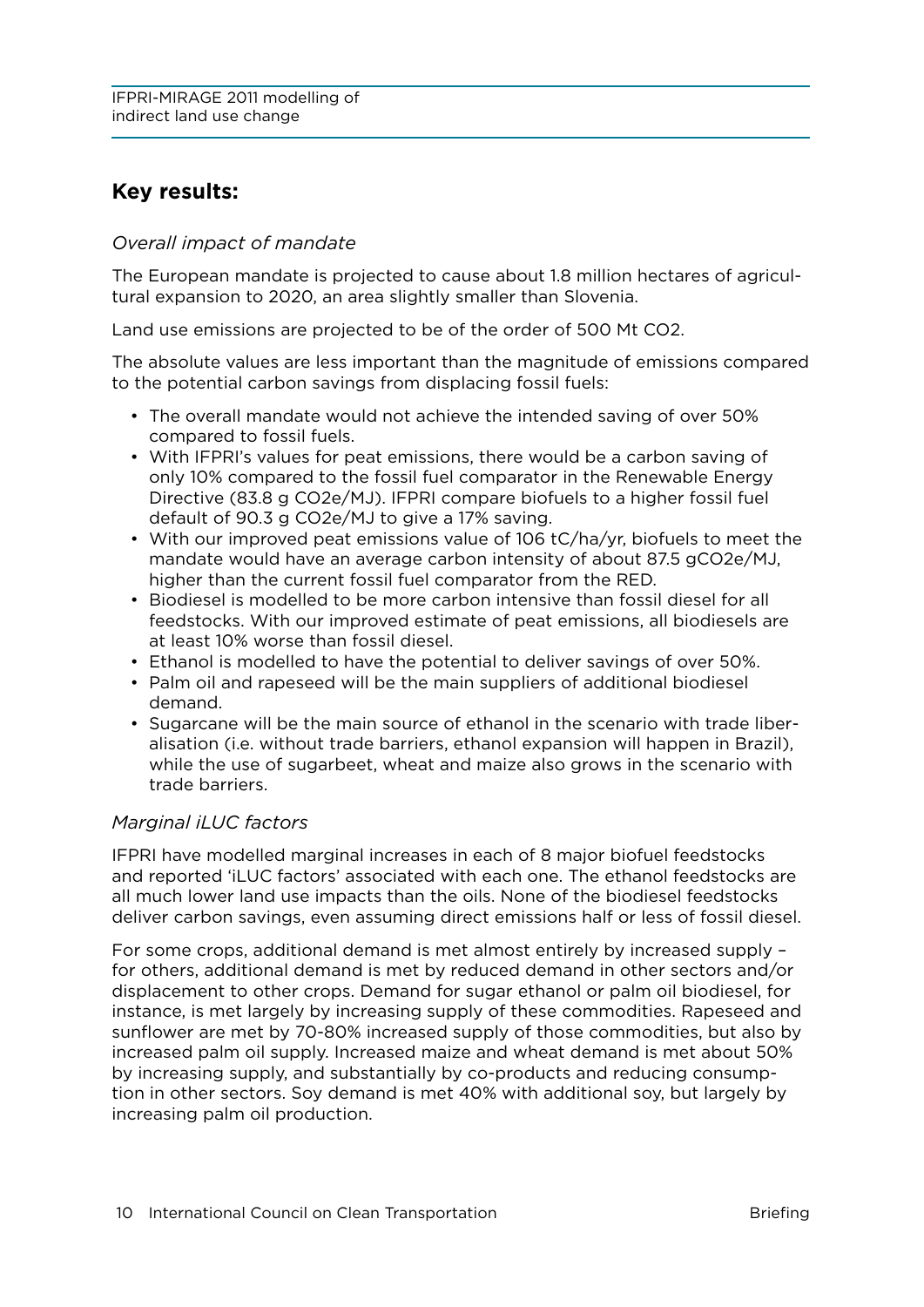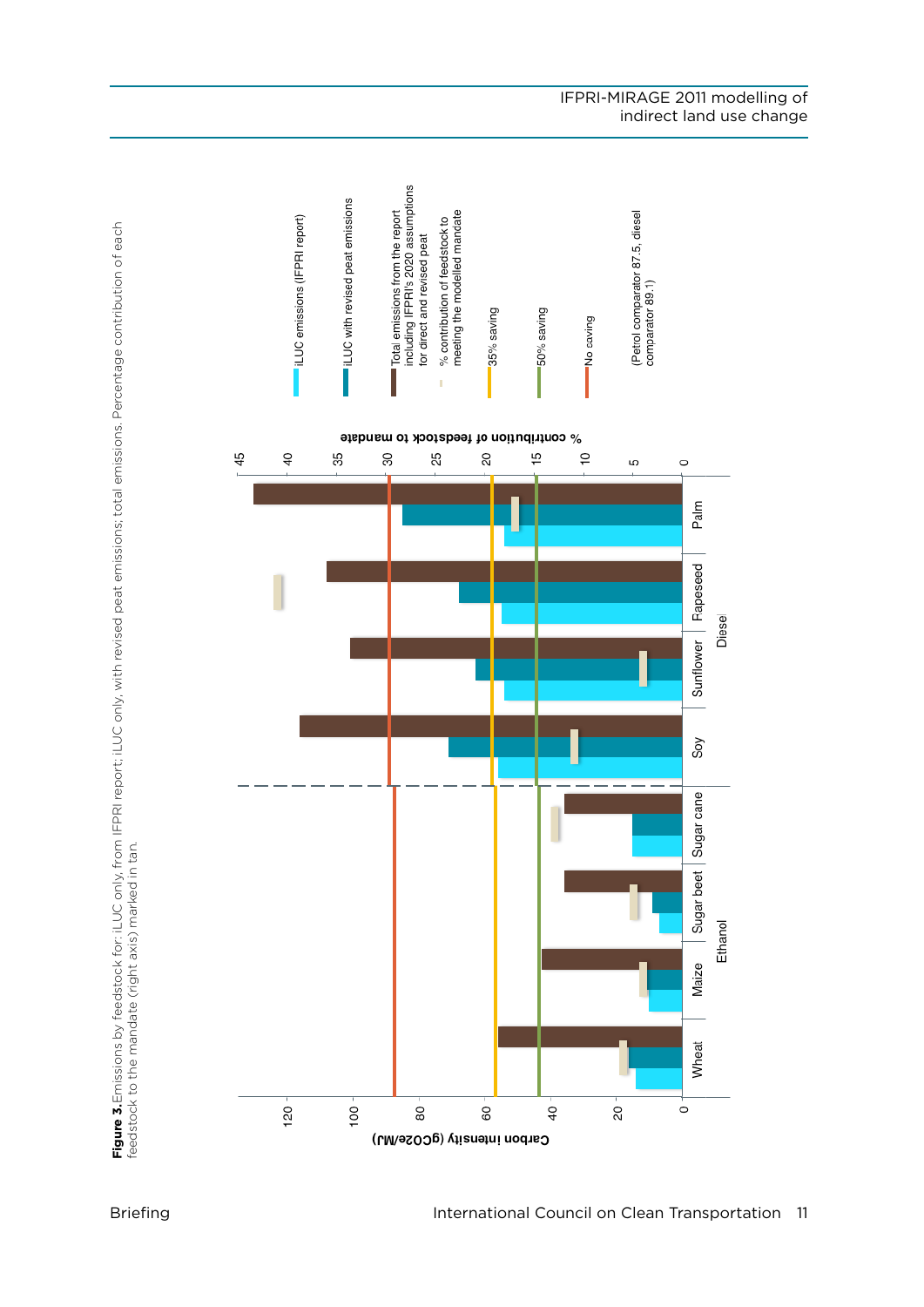#### <span id="page-11-0"></span>IFPRI-MIRAGE 2011 modelling of indirect land use change

| <b>Feedstock</b> | <b>Percentage con-</b><br>tribution to the<br>modelled man-<br>date | <b>iLUC</b> emissions | <b>liLUC with revised</b><br>peat emissions | <b>Total emissions</b><br>including typi-<br>cal direct (with<br>revised peat) |
|------------------|---------------------------------------------------------------------|-----------------------|---------------------------------------------|--------------------------------------------------------------------------------|
| Wheat            | 6%                                                                  | 14                    | 16                                          | 56                                                                             |
| Maize            | 4%                                                                  | 10                    | 11                                          | 43                                                                             |
| Sugar beet       | 5%                                                                  | 7                     | 9                                           | 36                                                                             |
| Sugar cane       | 13%                                                                 | 15                    | 15                                          | 36                                                                             |
| Soy              | 11%                                                                 | 56                    | 71                                          | 116                                                                            |
| Sunflower        | 4%                                                                  | 54                    | 63                                          | 101                                                                            |
| Rapeseed         | 41%                                                                 | 55                    | 68                                          | 108                                                                            |
| Palm             | 17%                                                                 | 54                    | 85                                          | 130                                                                            |

Table 4. IFPRI MIRAGE 2011 model results for use of feedstocks and iLUC emissions (incl. with revised peat emissions from Page et al. (2011))

The IFPRI explanation for the low land use change emissions of the cereals (wheat and maize) is that because the global markets for these crops are very large compared to biofuel demand, there is more space for overall demand to be reduced instead of requiring additional supply. For wheat, holding food and feed consumption steady would increase iLUC by 40%. They also note that the displacement of livestock feed by co-products plays an important role.

## *Competition between food and fuel*

One source of biofuel feedstock in economic models is reduced consumption in the food sector. IFPRI runs an alternative scenario in which food consumption is kept constant<sup>5</sup>. They find that the carbon intensity of the mandate increases by about 20% to an average 46 gCO2e/MJ. Wheat is the individual feedstock with the largest percentage carbon intensity change (a 21% increase if food consumption is kept constant).

IFPRI notes that in their modelling fruit and vegetable production lose out – this may have limited impact on overall calorific production, but could have additional health implications.

#### *Biodiversity*

As well as carbon emissions, there is a concern that iLUC could lead to biodiversity loss. MIRAGE models the substantial majority of land use change happening on managed land (cropland or managed forestry) with only 3 or 4% of expansion occurring in primary forest, and about 16% coming from savannahs. If we assume that cropland expansion on managed areas is likely to be relatively biodiversity neutral (although this is worthy of further consideration) that means that there

<sup>5</sup> The use of products as inputs for food processing is still allowed to vary – e.g. the use of oils in processed foods could change, or the quantity of flour in processed food could be reduced.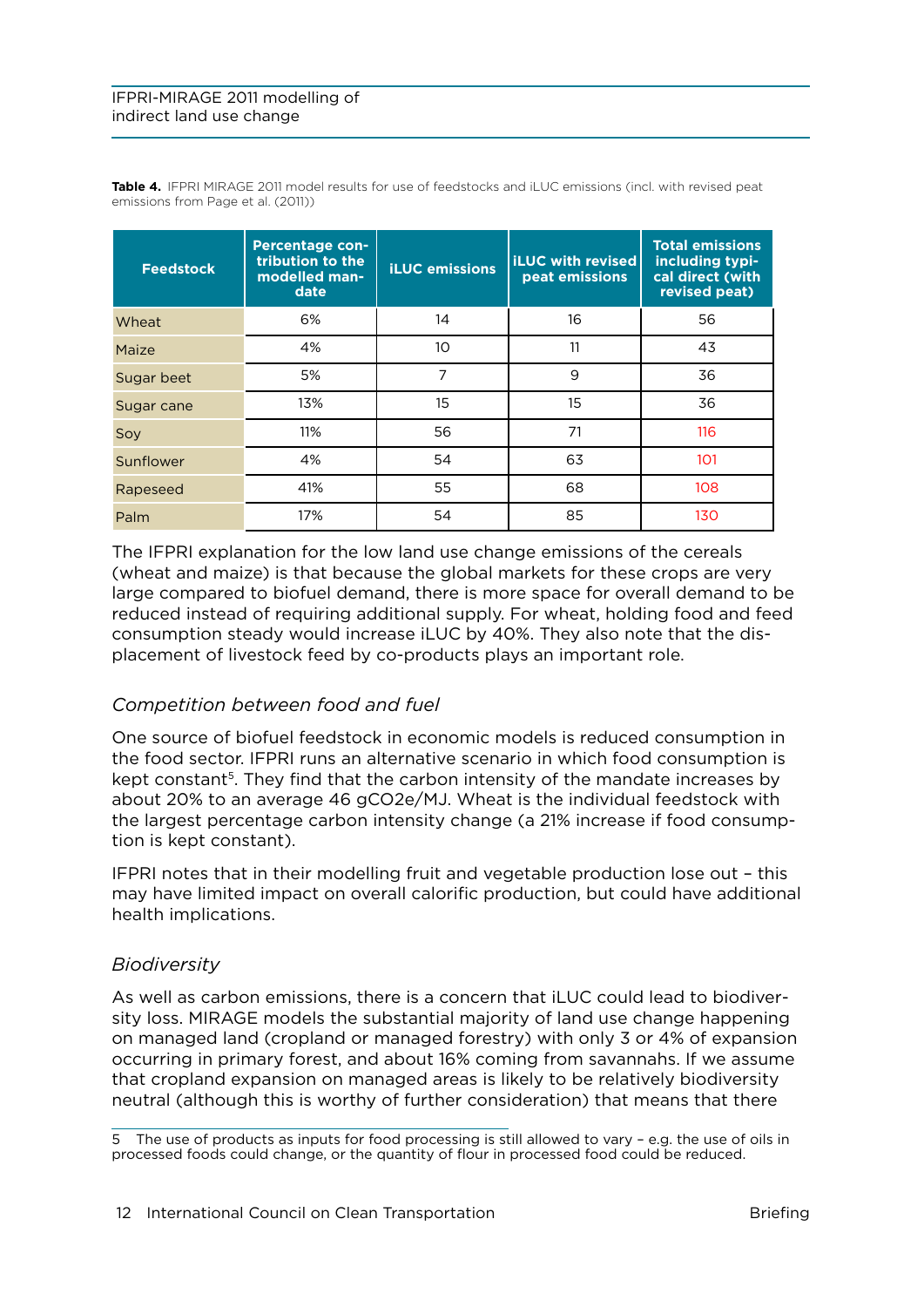<span id="page-12-0"></span>would be up to 300 – 400 kha of land converted with a significant biodiversity effect.

# *Uncertainty*

The report notes that several factors that could affect net emissions are unaccounted for:

- • Any possible reductions in iLUC due to the RED sustainability criteria. IFPRI note (and we concur) that there is little or no evidence that this would be a significant factor:
- Emissions from extra fertiliser use that is modelled to increase yields;
- • Emissions from the 'fossil rebound', where biofuel availability slightly reduces **crude oil** prices, which in turn causes crude oil consumption to push back slightly (i.e. total consumption of energy rises due to the availability of biofuels);
- Emissions savings from reductions in European transport fuel consumption because biofuel blending pushes up the price **in Europe** of petrol and diesel at the pump.

IFPRI have also explicitly undertaken sensitivity analysis on several supply side parameters: share of expansion in primary forest; elasticity of demand for food commodities from processing sectors; yield on new land; 'factor intensification' (capacity to use capital and labour to increase land yield); 'input intensification' (capacity to use feedstuff and fertiliser to increase land yield); ease with which one crop (e.g. wheat) displaces other types of crop (e.g. cotton); elasticity of land extension.

They find that the ranking amongst crops is quite robust to varying parameters. This is important, as it supports the viability of using iLUC factors to drive feedstock choices. They do note, however, that this sensitivity work still does not capture the full range of potential uncertainty. For instance, Laborde and Valin  $(2011)$ <sup>6</sup> found much higher iLUC values by constraining demand side parameters (inelastic food and feed demand).

#### *Effect of trade liberalisation*

IFPRI, as in 2010, has modelled two sets of scenarios – one with liberalised trade and one with current trade rules. Liberalising trade rules is projected to slightly increase the carbon intensity of the mandate by 2 gCO2e/MJ. Unlike in the 2010 modelling, changing the trade regime is not projected to make a substantial difference to the carbon intensity of any given feedstock. We therefore do not consider the trade regime to be a significant source of uncertainty in the marginal iLUC factors.

<sup>6</sup> We blieve this paper is forthcoming, an early version can be downloaded from [lnkd.info/sites/de](http://lnkd.info/sites/default/files/Laborde&Valin.pdf)[fault/files/Laborde&Valin.pdf](http://lnkd.info/sites/default/files/Laborde&Valin.pdf)